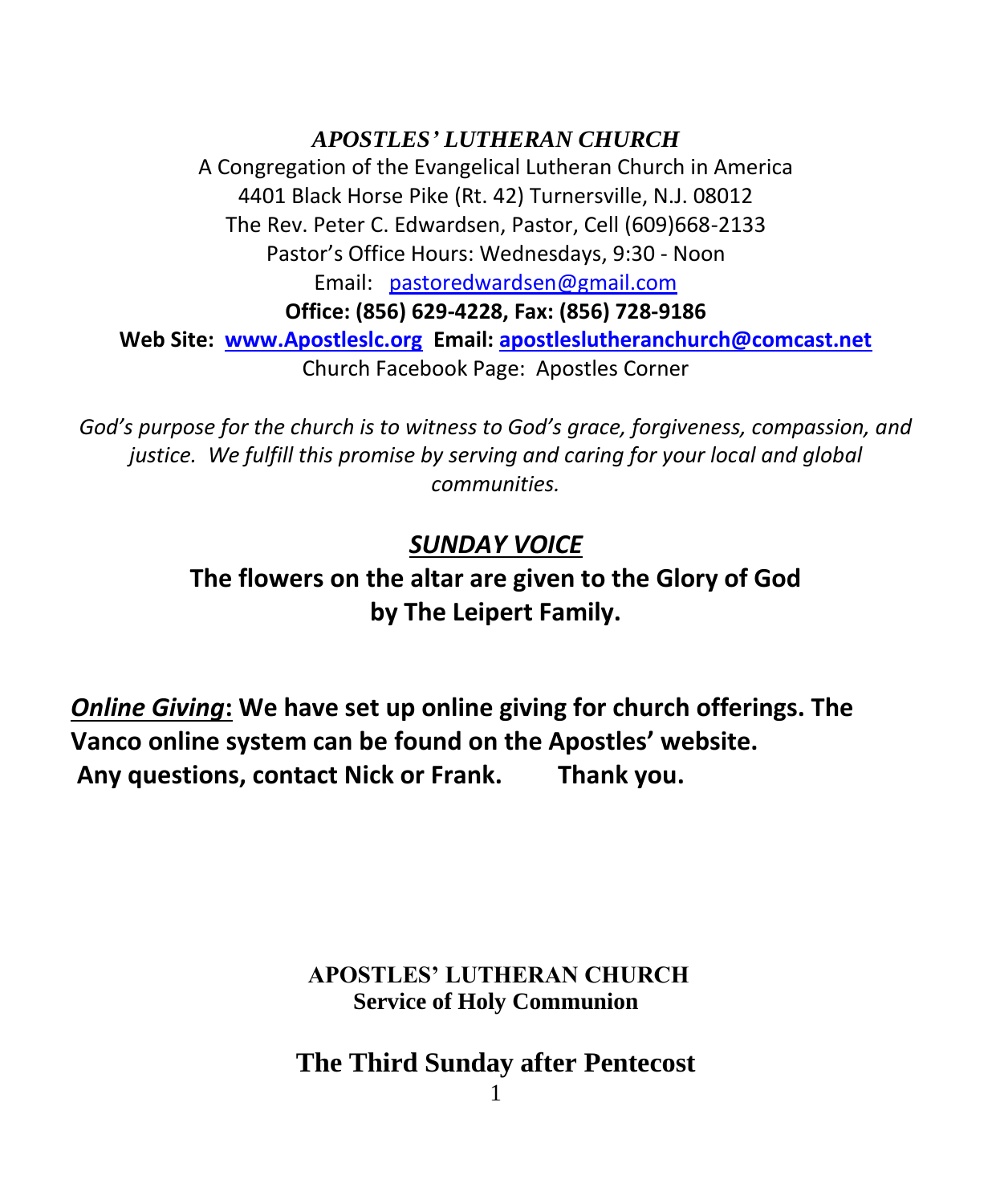# June  $26^{\text{th}}$ , 2022

# **Thanksgiving for Baptism**

*All may make the sign of the cross, the sign that is marked at baptism, as the presiding minister begins*.

P: Blessed be the Holy Trinity, + One God, whose steadfast love endures forever. **C: Amen.**

P: Let us confess our sin in the presence of God and of one another.

# Merciful God,

**ALL: We confess that we have not followed your path but have chosen our own way. Instead of putting others before ourselves, we long to take the best seats at the table. When met by those in need, we have too often passed by on the other side. Set us again on the path of life. Save us from ourselves and free us to love our neighbors. Amen.**

P: Brothers and sisters hear the good news! Through the cross and the waters of baptism God does not deal with us according to our sins but delights in granting pardon and mercy. As a called and ordained minister of the church of Christ and by His authority; I hereby declare to you the entire forgiveness of all of your sins. In the name of the Father, and of the Son, and of the Holy Spirit. **All: Amen.** 

# **Gloria: "Lord, I Lift Your Name on High" 857 ELW** *(sung twice)*

*Lord, I lift your name on high; Lord, I love to sing your praises. I'm so glad you're in my life, I'm so glad you came to save us. You came from heaven to earth to show the way, from the earth to the cross, my debt to pay, from the cross to the grave, from the grave to the sky; Lord I lift your name on high.*

### **Prayer of the Day**

P: The grace and peace of our Lord Jesus Christ, the Word made flesh, be with you all. **C: And also with you.**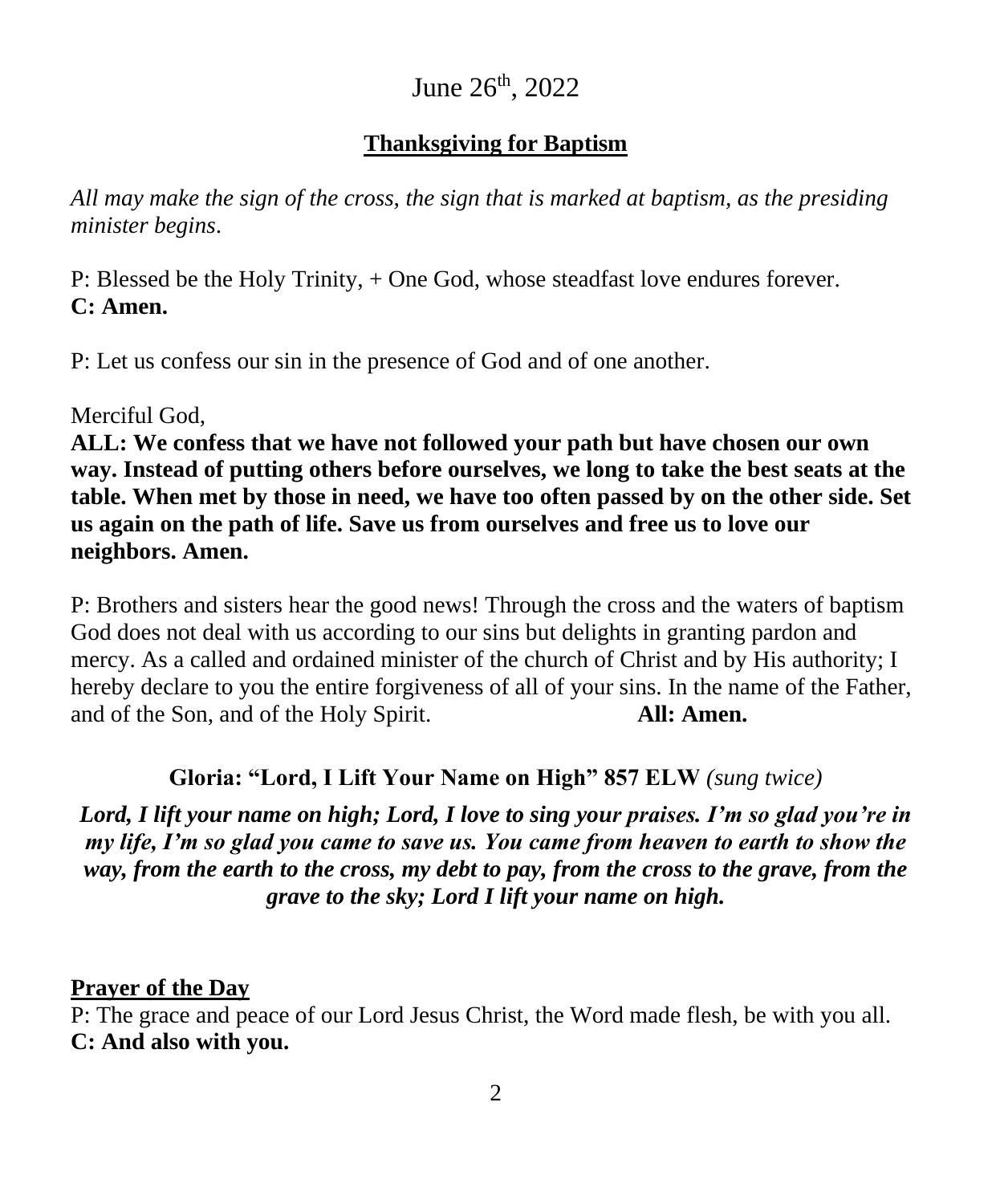P: Let us pray together the prayer for the Third Sunday after Pentecost, June 26<sup>th</sup>, 2022.

**All: Sovereign God, ruler of all hearts, you call us to obey you, and you favor us with true freedom. Keep us faithful in the ways of your Son, that, leaving behind all that hinders us, we may steadfastly follow your paths, through Jesus Christ, our Savior and Lord. Amen.**

# **Gathering Hymn: "Holy Spirit, Ever Dwelling" #582 ELW**

*Holy Spirit, ever dwelling in the holiest realms of light; Holy Spirit, ever brooding o'er a world of gloom and night; Holy Spirit, ever raising those of earth to thrones on high; living, life-imparting Spirit; you we praise and magnify.*

*Holy Spirit, ever living as the church's very life; Holy Spirit, ever striving through us in a ceaseless strife; Holy Spirit, ever forming in the church the mind of Christ: you we praise with endless worship, for your gifts and fruits unpriced.*

*Holy Spirit, ever working through the church's ministry; quick'ning, strength'ning, and absolving, setting captive sinners free; Holy Spirit, ever binding age to age and soul to soul in communion never ending, you we worship and extol.*

# **WORD**

 *Please be seated.*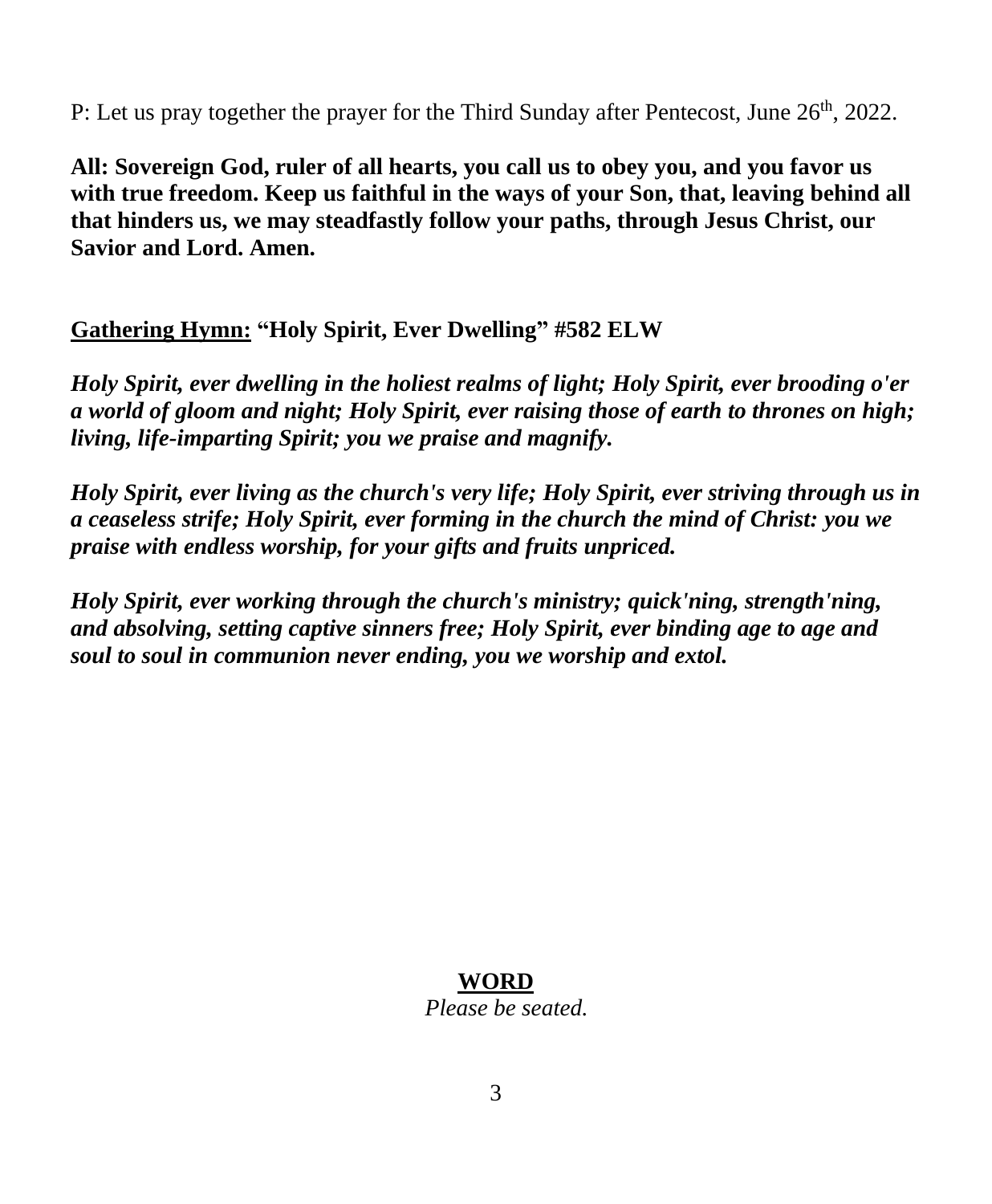*"We have no good apart from God. That makes Jesus' call to follow him an invitation to freedom. This is freedom to revel in the Spirit's fruit: love, joy, peace, and patience. This is freedom to not be imprisoned by anything that would keep us from the fullness of the life God has given us. This is the path of life.*

**First Reading: 1 Kings 19:15-16, 19-21** R: The word of the Lord. **All: Thanks be to God.**

### **Psalm 16**

16:1 Protect me, O God, for in you I take refuge.

**16:2 I say to the LORD, "You are my Lord; I have no good apart from you."** 16:3 As for the holy ones in the land, they are the noble, in whom is all my delight.

**16:4 Those who choose another god multiply their sorrows; their drink offerings of blood I will not pour out or take their names upon my lips.**

16:5 The LORD is my chosen portion and my cup; you hold my lot.

**16:6 The boundary lines have fallen for me in pleasant places; I have a goodly heritage.**

16:7 I bless the LORD who gives me counsel; in the night also my heart instructs me. **16:8 I keep the LORD always before me; because he is at my right hand, I shall not be moved.**

16:9 Therefore my heart is glad, and my soul rejoices; my body also rests secure.

**16:10 For you do not give me up to Sheol, or let your faithful one see the Pit.**

16:11 You show me the path of life. In your presence there is fullness of joy; in your right hand are pleasures forevermore.

### **Second Reading**: **Galatians 5:1, 13-15**

R:The word of the Lord. **All: Thanks be to God.**

*Anthem: by John Perovich*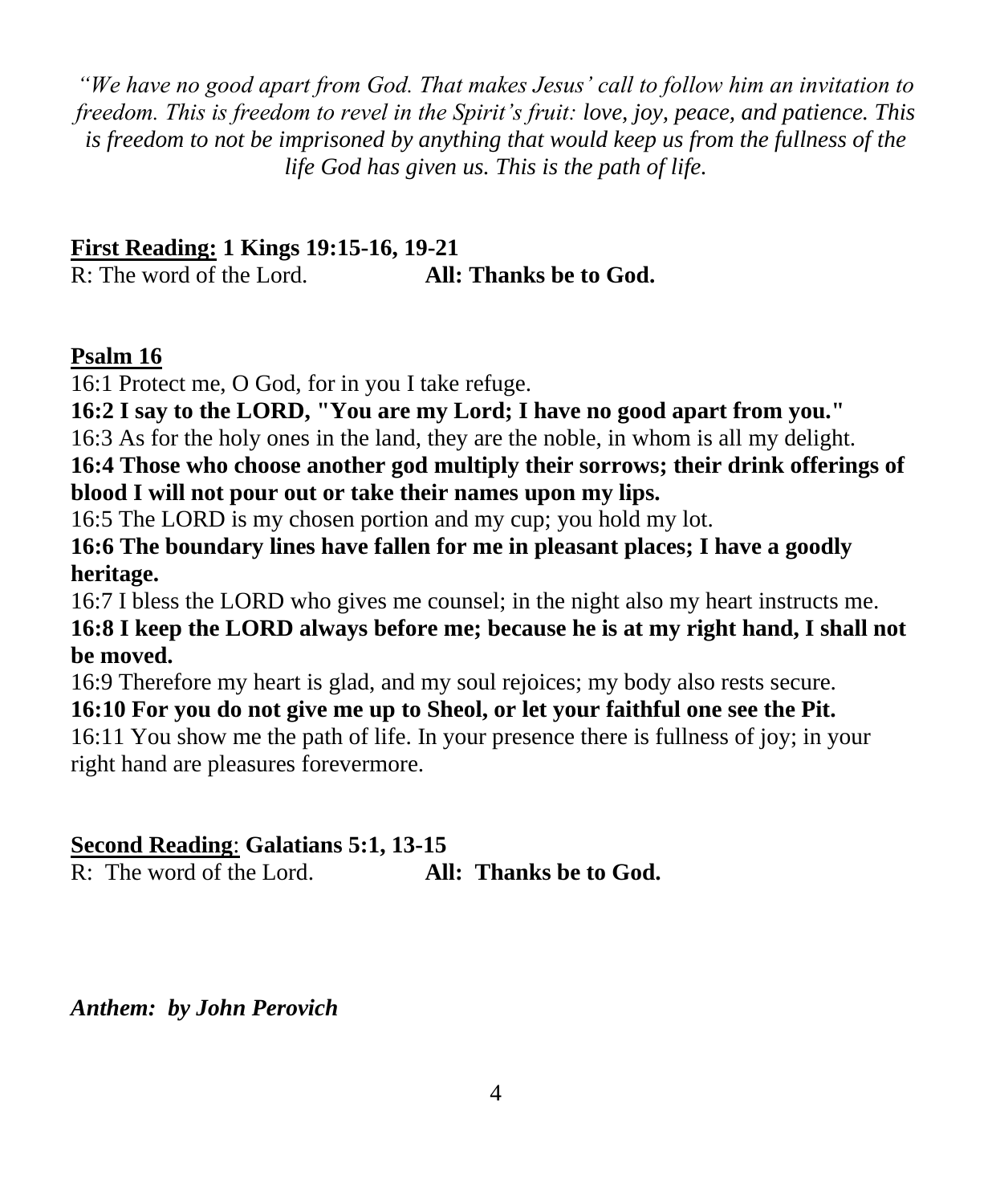#### *Gospel Acclamation* **"Halle, Halle, Hallelujah" 172 ELW**

## *Halle, halle, hallelujah. Halle, halle, hallelujah. Halle, halle, hallelujah. Hallelujah. Hallelujah.*

*Please rise, if you are able, for the Gospel reading.*

#### **Gospel: Luke 9:51-62**

*Jesus is unwavering in his commitment to his mission in Jerusalem and will not be swayed by pettiness. In a series of striking cases in point, he calls his disciples to a similar single-mindedness.* 

P: The Holy Gospel according to Luke, the ninth chapter. **All: Glory to you O Lord.**

*after the reading*

P: Holy Wisdom, Holy Word, this is the Gospel of our Lord. **All: Praise to you, O Christ.**

*Sermon: The Rev. Peter Edwardsen*

*Please rise if you are able.*

**Hymn of the Day: "Praise the One Who Breaks the Darkness" #843 ELW**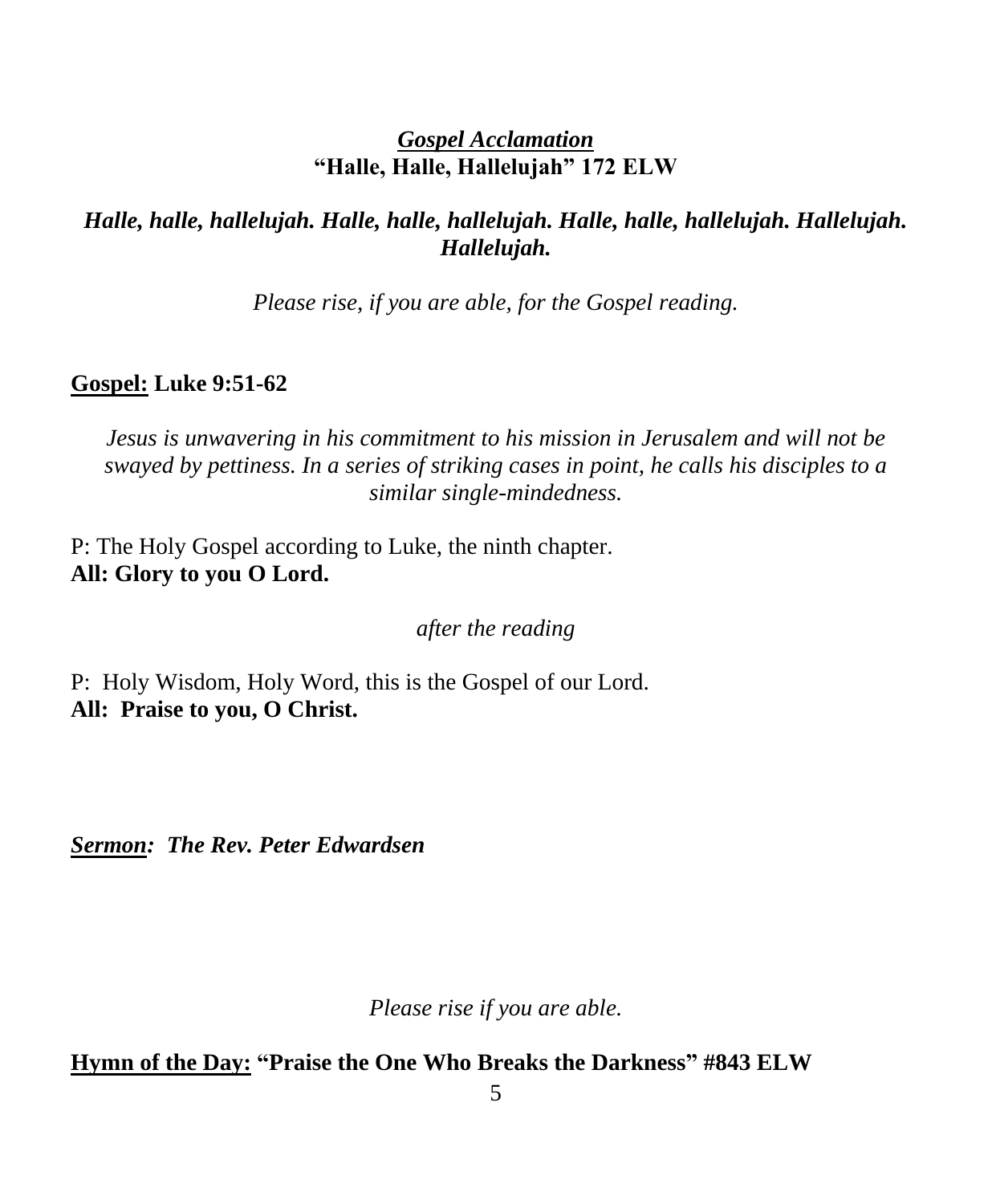*Praise the One who breaks the darkness with a liberating light; praise the One who frees the pris'ners, turning blindness into sight. Praise the One who preached the gospel, healing ev'ry dread disease, calming storms and feeding thousands with the very bread of peace.*

*Praise the One who blessed the children with a strong yet gentle word; praise the One who drove out demons with a piercing, two-edged sword. Praise the One who brings cool water to the desert's burning sand; from this well comes living water quenching thirst in ev'ry land.*

*Praise the one true love incarnate: Christ, who suffered in our place; Jesus died and rose for many that we may know God by grace. Let us sing for joy and gladness, seeing what our God has done. Praise the one redeeming glory; praise the One who makes us one.*

P: With the whole church, let us confess our faith:

## **Apostles Creed (pg. 105 ELW)**

**I believe in God, the Father almighty, creator of heaven and earth. I believe in Jesus Christ, God's only Son, our Lord, who was conceived by the Holy Spirit, born of the Virgin Mary, suffered under Pontius Pilate, was crucified, died, and was buried; he descended to the dead. On the third day he rose again; he ascended into heaven, he is seated at the right hand of the Father, and he will come to judge the living and the dead. I believe in the Holy Spirit, the holy catholic church, the communion of saints, the forgiveness of sins, the resurrection of the body, and the life everlasting. Amen.**

> **Prayers and Concerns of the Community "Lord, Listen to your Children Praying" 752 ELW**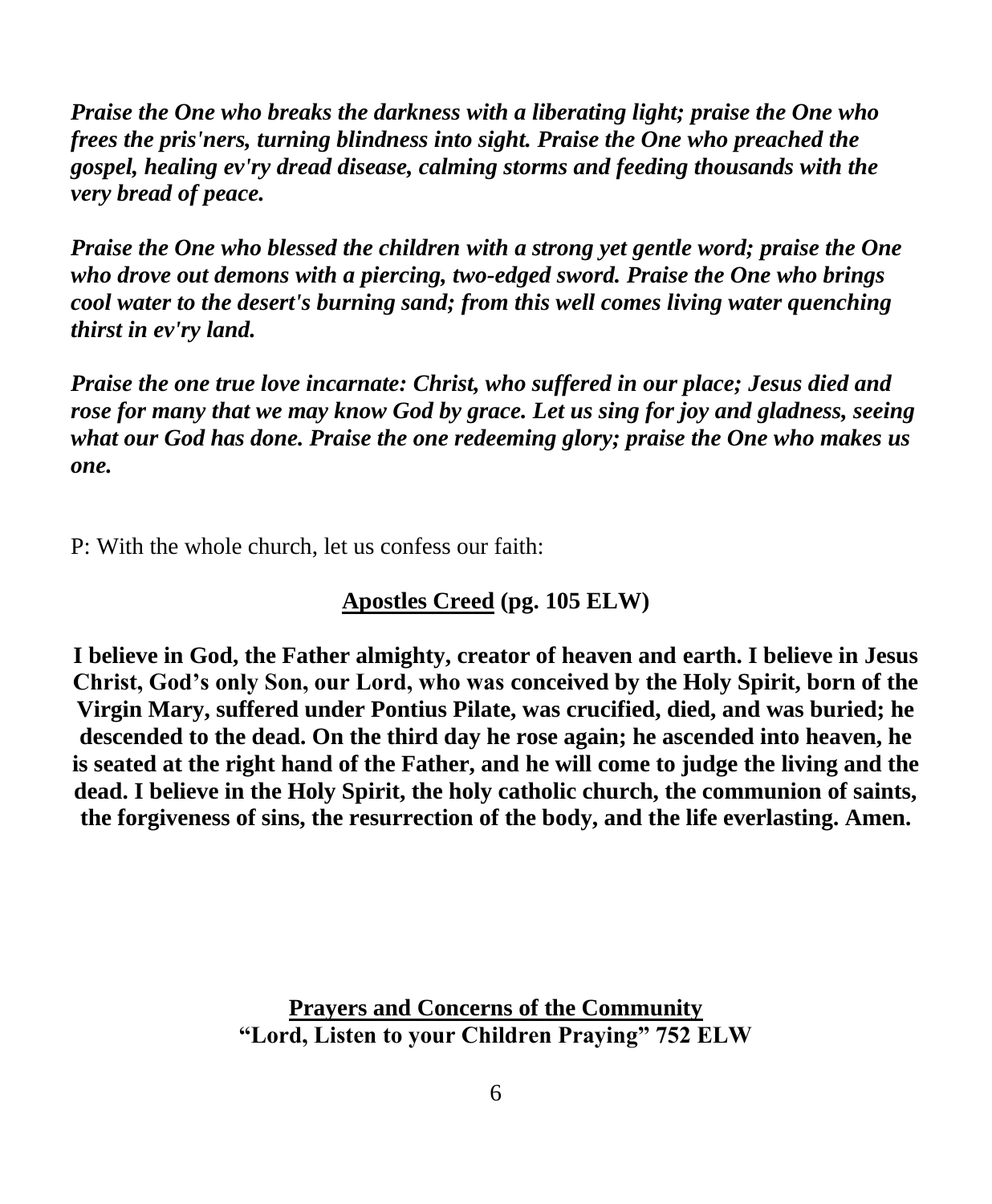### *Lord, listen to your children praying, Lord, send your Spirit in this place; Lord, listen to your children praying, send us love, send us pow'r, send us grace.*

D: United in Christ and guided by the Spirit, we pray for the church, creation, and all in need.

### *a brief silence*

D: God of faithfulness, set the face of your church firmly on you. Rooted in your selfgiving love, may the church find freedom in loving our neighbors. God of grace, **All: hear our prayer.**

*Deacon or worship assistant continues with the prayers of intercession.* 

D: God of every time and place, in Jesus' name and filled with your Holy Spirit, we entrust these spoken prayers and those in our hearts into your holy keeping. **All: Amen.**

# **Offering**

P: As a people of God, who have been named and claimed through our waters of baptism into the life, death, and resurrection of Christ, we are called into community with one another and called to share abundantly with others, from those gifts that God has first given us.

# **Offertory music: "Let the Vineyards Be Fruitful Lord" 184 ELW**

*Let the vineyards be fruitful, Lord, and fill to the brim our cup of blessing. Gather a harvest from the seeds that were sown, that we may be fed with the bread of life. Gather the hopes and dreams of all; unite them with the prayers we offer. Grace our table with your presence, and give us a foretaste of the feast to come.*

**Offertory prayer:**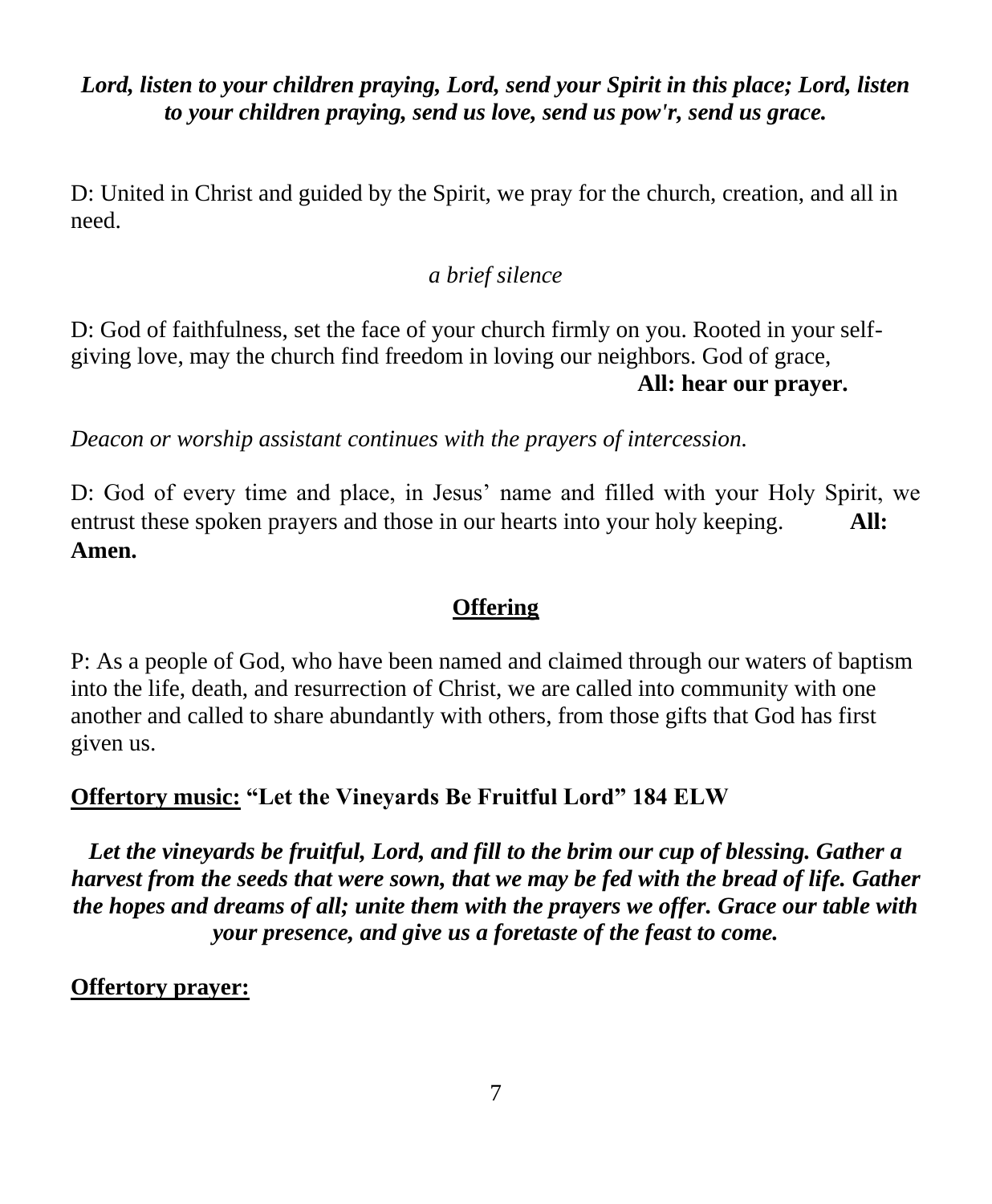D: God of abundance: you have set before us a plentiful harvest. As we feast on your goodness, strengthen us to labor in your field, and equip us to bear fruit for the good of all, in the name of Jesus Christ. **All: Amen**

### **The Meal**

#### **The Great Thanksgiving:**

| P: The Lord be with you.                   | All: And also with you.             |
|--------------------------------------------|-------------------------------------|
| P: Lift up your hearts.                    | All: We lift them to the Lord.      |
| P: Let us give thanks to the Lord our God. | All: It is right to give our thanks |
|                                            | and praise.                         |

*Preface:* It is indeed right, our duty and our joy, that we should at all times and in all places give thanks and praise to you, almighty and merciful God, through our Savior Jesus Christ; who on this day overcame death and the grave, and by his glorious resurrection opened to us the way of everlasting life. And so, with all the choirs of angels, with the church on earth and the hosts of heaven, we praise your name and join their unending hymn:

#### **(pg.153 ELW)**

**All: Holy, holy, holy Lord, God of power and might, heaven and earth are full of your glory. Hosanna in the highest. Blessed is he who comes in the name of the Lord. Hosanna in the highest.**

#### **Eucharistic Prayer:**

P: In the night in which he was betrayed, our Lord Jesus took bread, and gave thanks; broke it, and gave it to his disciples, saying: Take and eat; this is my body, given for you. Do this for the remembrance of me.

Again, after supper, he took the cup, gave thanks, and gave it for all to drink, saying: This cup is the new covenant in my blood, shed for you and for all people for the forgiveness of sin. Do this for the remembrance of me.

#### **Lord's Prayer:**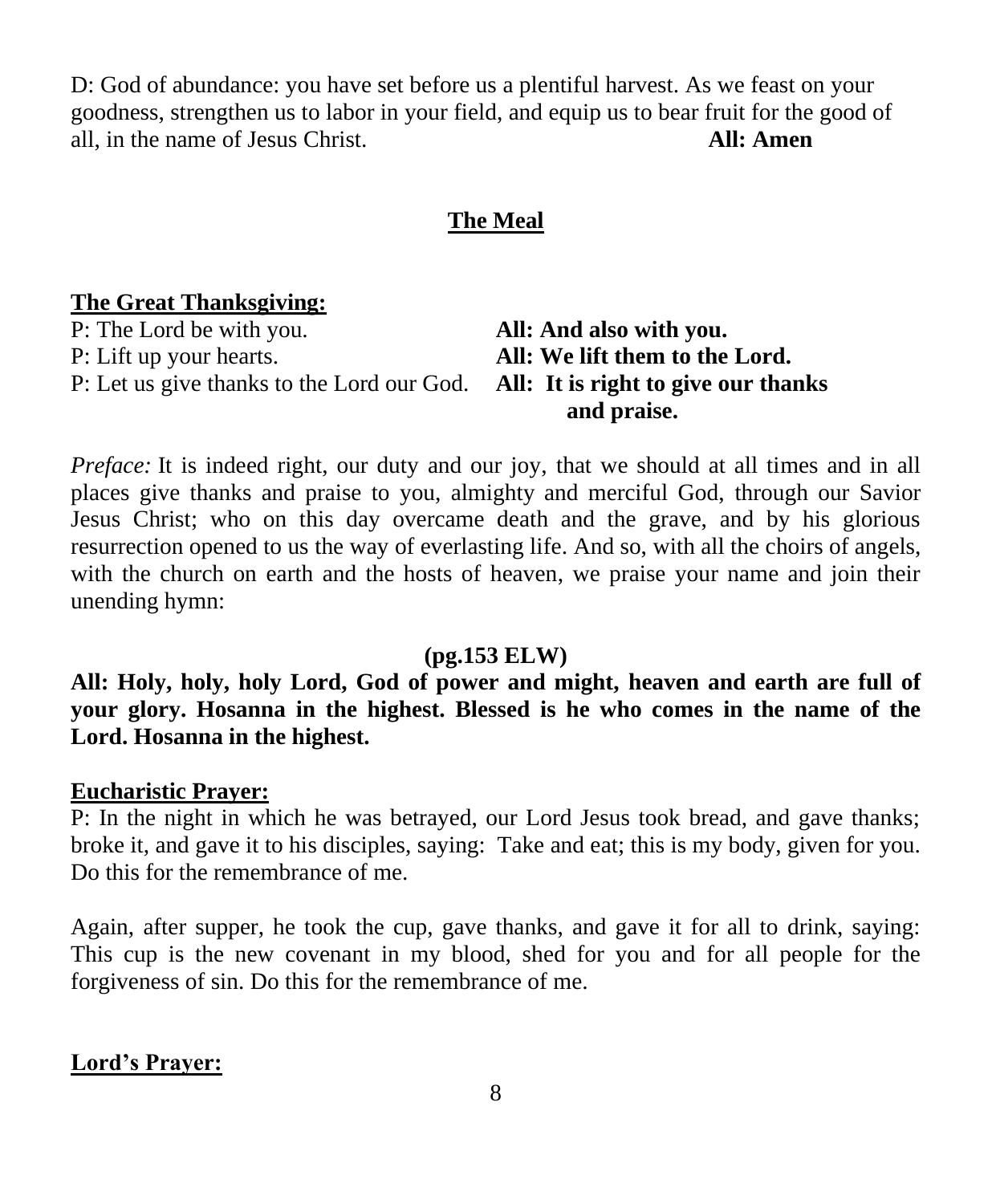P: And now let us pray as our Lord Jesus has taught us.

# **(pg. 154 ELW)**

**All: Our Father, who art in heaven, hallowed be thy name, thy kingdom come, thy will be done on earth as it is in heaven. Give us this day our daily bread; and forgive us our trespasses, as we forgive those who trespass against us; and lead us not into temptation but deliver us from evil. For thine is the kingdom, and the power, and the glory, forever and ever. Amen.**

*Lamb of God, you take away the sin of the world; have mercy on us. Lamb of God, you take away the sin of the world; have mercy on us. Lamb of God, you take away the sin of the world; grant us peace.*

### **Invitation to Communion**

P: The risen Christ dwells with us here. All who are hungry, all who are thirsty, come. **C: Thanks be to God!**

# **Communion Hymn: "Our Father, by Whose Name" #640 ELW**

*Our Father, by whose name all parenthood is known, in love divine you claim each fam'ly as your own. Bless mothers, fathers, guarding well, with constant love as sentinel, the homes in which your people dwell.*

*O Christ, yourself a child within an earthly home, with heart still undefiled to full adulthood come: our children bless in ev'ry place that they may all behold your face and, knowing you, may grow in grace.*

*O Holy Spirit, bind our hearts in unity and teach us how to find the love from self set free; in all our hearts such love increase that ev'ry home, by this release, may be the dwelling place of peace.* 

*Please rise if you are able*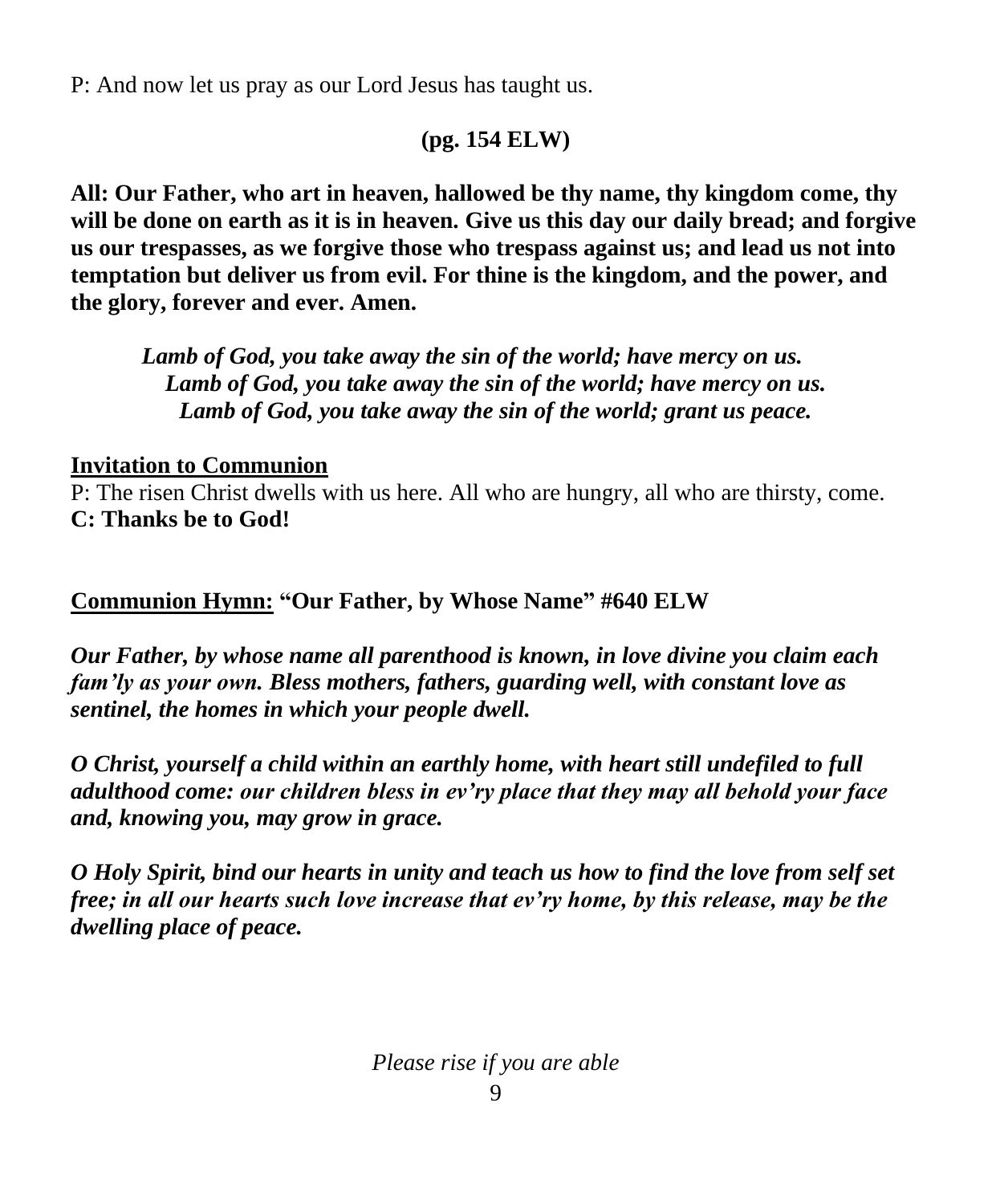### **Post Communion Canticle: "Thankful Hearts and Voices Raise" 207 ELW**

*Thankful hearts and voices raise; tell ev'ryone what God has done. Let ev'ryone who seeks the Lord rejoice and bear the name of Christ. Send us with your promises and lead your people forth in joy with shouts of thanksgiving. Alleluia, alleluia.*

### **Post Communion Prayer**

P: Life-giving God, through this meal you have bandaged our wounds and fed us with your mercy. Now send us forth to live for others, both friend and stranger, that all might come to know your love. This we pray in the name of Jesus Christ. **C: Amen.**

### **Sharing of the Peace of the Lord Jesus Christ**

*We pray for those celebrating Anniversaries: 6/26 Mark & Nancy Leipert 6/26 John & Peg Perovich 6/29 Peter & Laura Edwardsen*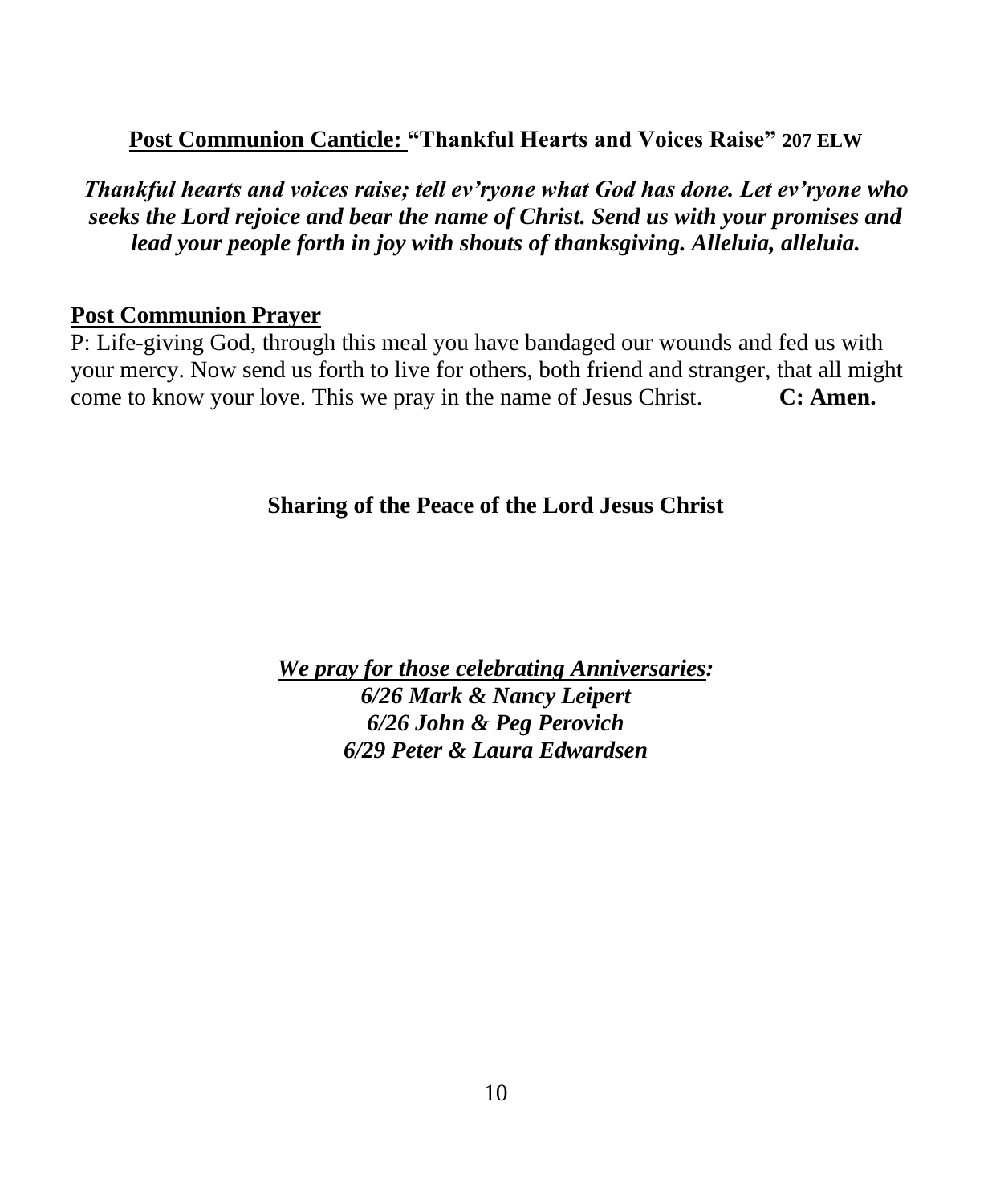## **THE SENDING**

#### **Blessing**

P: The God of peace, Father, + Son, and Holy Spirit, bless you, comfort you, and show you the path of life this day and always.

**C: Amen.** 

# **Sending Hymn: "I'm So Glad Jesus Lifted Me" #860 ELW**

*I'm so glad Jesus lifted me. I'm so glad Jesus lifted me. I'm so glad Jesus lifted me, singing glory, hallelujah! Jesus lifted me.*

*Satan had me bound, Jesus lifted me. Satan had me bound, Jesus lifted me. Satan had me bound, Jesus lifted me, singing glory, hallelujah! Jesus lifted me.*

*When I was in trouble, Jesus lifted me. When I was in trouble, Jesus lifted me. When I was in trouble, Jesus lifted me, singing glory, hallelujah! Jesus lifted me.*

**Dismissal** P: Go in peace. Love your neighbor. **C: Thanks be to God.** 

### **We are collecting:**

Linens: Towels, sheets, and blankets. Medical supplies: Alcohol wipes, infusion set-ups, non-expired medications, dog food, tubing, syringes, etc… Empty ink cartridges of all types. Pull tabs from aluminum cans for dialysis credits.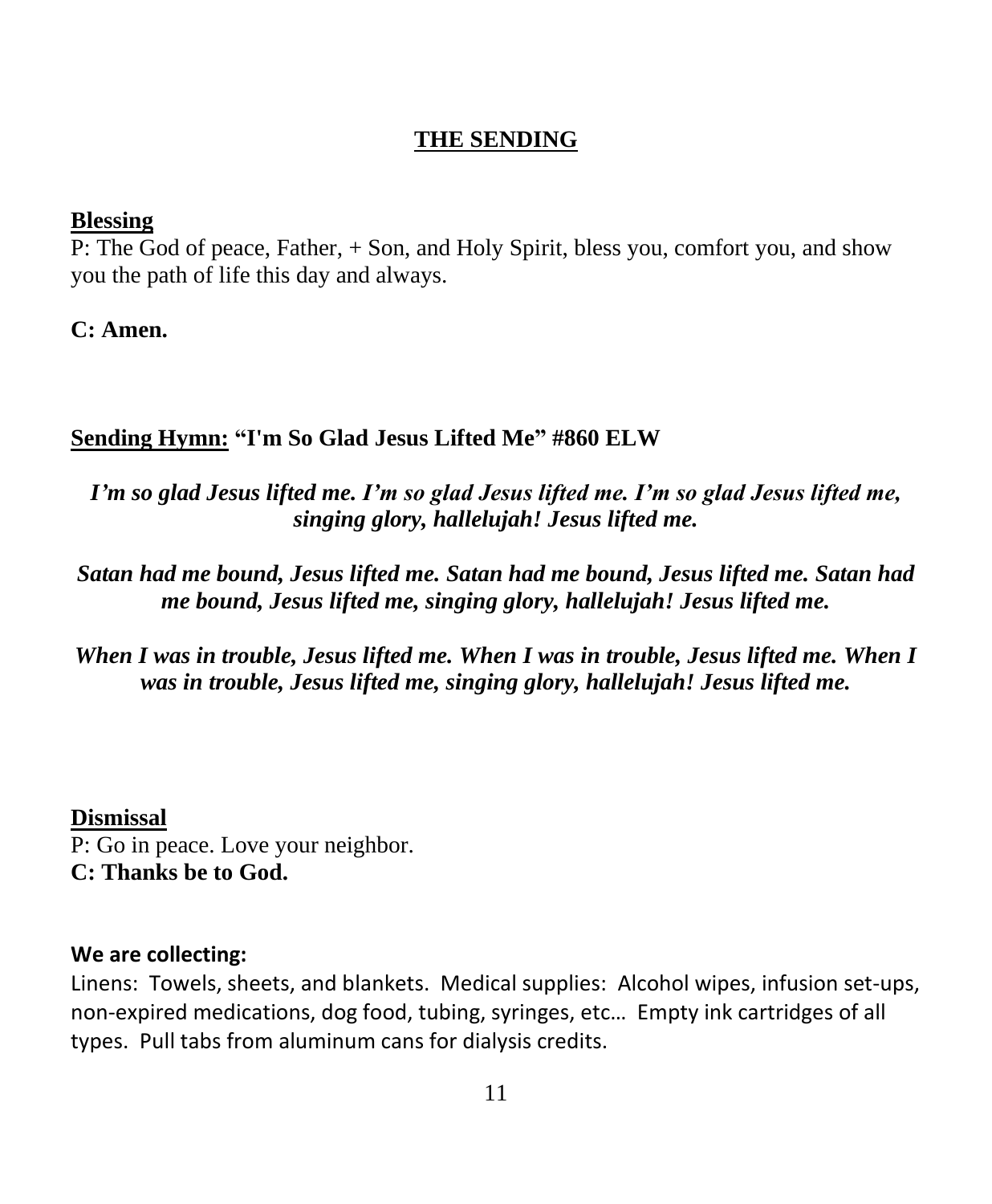*If you wish to bring snacks for the Sunday Coffee Fellowship, the sign-up sheet is in the Narthex. Thank you.*

*Next Sunday, July 3rd, we will be having a Baked Goods Fundraiser. If you can bring a home-baked item, please place it on the designated table in the Narthex.*

**For a donation, anyone can take one of these goodies home to enjoy at your 4th of July celebration!**

**\_\_\_\_\_\_\_\_\_\_\_\_\_\_\_\_\_\_\_\_\_\_\_\_\_\_\_\_\_\_\_\_\_\_\_\_\_\_\_\_\_\_\_\_\_\_\_\_\_\_\_\_\_\_\_\_\_\_\_\_**

*Save the Date***: Please plan to attend the Retirement Dinner for John, scheduled for Sunday July 31. (There will not be a Fellowship Dinner in July.)**

**\_\_\_\_\_\_\_\_\_\_\_\_\_\_\_\_\_\_\_\_\_\_\_\_\_\_\_\_\_\_\_\_\_\_\_\_\_\_\_\_\_\_\_\_\_\_\_\_\_\_\_\_\_\_\_\_\_\_\_\_**

**The next Council Meeting will be held on Monday, July 11, at 6:30 PM. Please plan to attend. Thank you.**

**\_\_\_\_\_\_\_\_\_\_\_\_\_\_\_\_\_\_\_\_\_\_\_\_\_\_\_\_\_\_\_\_\_\_\_\_\_\_\_\_\_\_\_\_\_\_\_\_\_\_\_\_\_\_\_\_\_\_\_\_\_\_**

# **We are blessed to be a blessing to others.**

As a congregation, we have generously given over \$3,380 to the Lutheran Disaster Response Fund to alleviate the suffering caused by the ongoing crisis in Eastern Europe. The need is still great and continues to grow for our brothers and sisters who find themselves displaced, hungry, afraid, and mourning. **If you are able to give, there is a collection plate in the Narthex for your gift. Thank you!**

**\_\_\_\_\_\_\_\_\_\_\_\_\_\_\_\_\_\_\_\_\_\_\_\_\_\_\_\_\_\_\_\_\_\_\_\_\_\_\_\_\_\_\_\_\_\_\_\_\_\_\_\_\_\_\_\_\_\_\_\_\_\_\_\_\_\_\_\_\_**